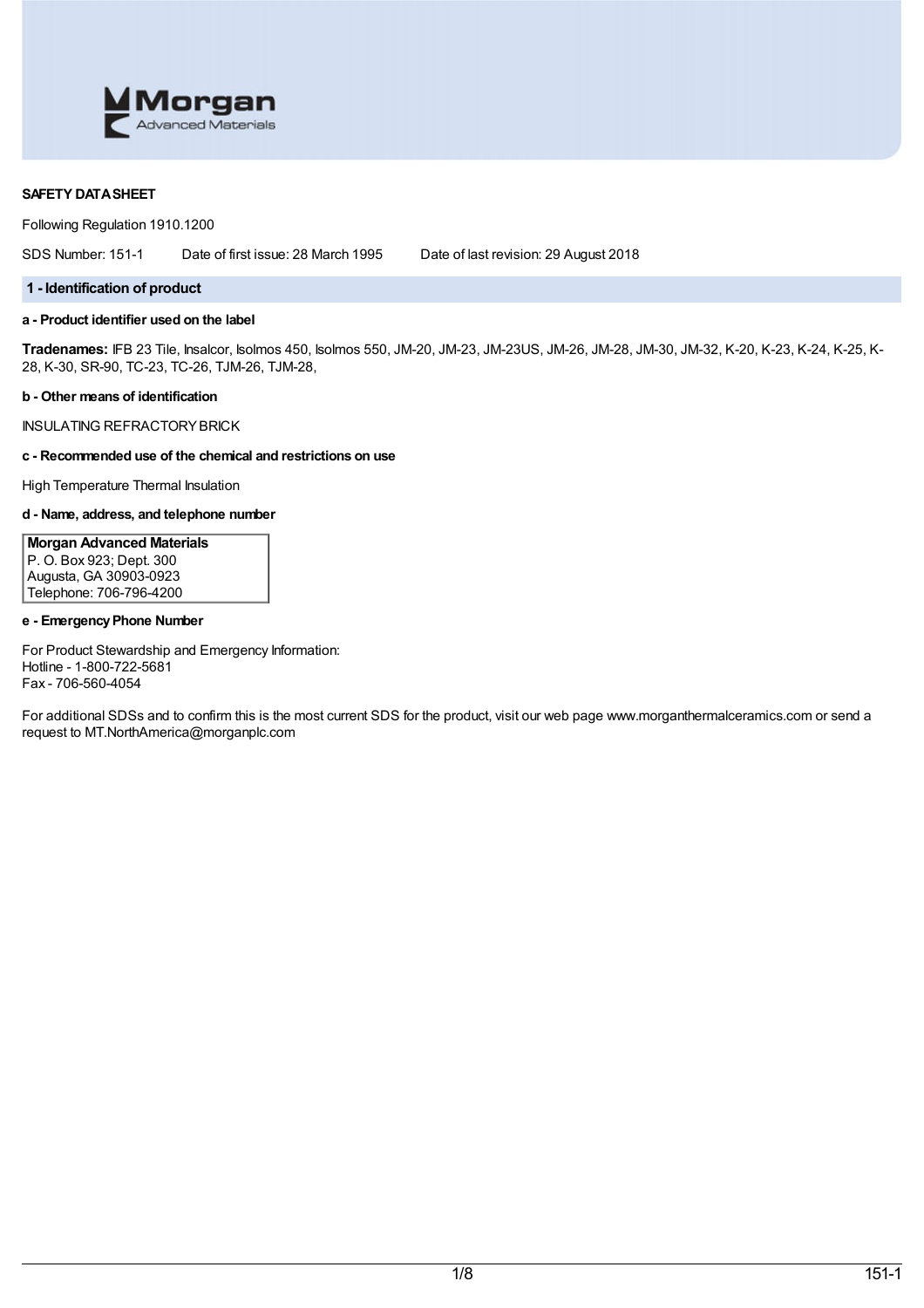### **2 - Hazard Identification**

# **a - Classification of the chemical in accordance with paragraph (d) of §1910.1200**

The U.S. Occupational Safety and Health Administration (OSHA) Hazard Communication Standard (HCS) 2012 indicates that IARC Group 1 corresponds to OSHA HCS 2012 Category 1A carcinogen classification (see, e.g., §1910.1200, Appendix F, Part D).

# b - Signal word, hazard statement(s), symbol(s) and precautionary statement(s) in accordance with paragraph (f) of §1910.1200

Under OSHA HCS 2012, crystalline silica (inhaled in the form of quartz or cristobalite from occupational sources) is classified as a GHS category 1A - Known human carcinogen.

# **Hazard Pictograms**



**Signal Words** Danger

**Hazard Statements** May cause cancer by inhalation.

# **Precautionary Statements**

Do not handle until all safety instructions have been read and understood. Use respiratory protection as required; see section 8 of the Safety Data Sheet. If concerned about exposure, get medical advice. Store in a manner to minimize airborne dust. Dispose of waste in accordance with local, state and federal regulations.

# **EmergencyOverview**

Respirable dust from these products may contain crystalline silica, which is known to cause respiratory disease. (See Section 11 for more information)

### **c - Describe anyhazards not otherwise classified that have been identified during the classification process**

# **d - Mixture Rule**

Not applicable.

# **3 - Composition / Information On Ingredients**

### **a - Composition table**

| <b>COMPONENTS</b>                                         | <b>NUMBER</b><br>↑∧c               | <b>NEIGHT</b>                        |
|-----------------------------------------------------------|------------------------------------|--------------------------------------|
| Ceramic Matrics (consist of glass, mullite and anorthite) | <b>NONE</b>                        | 99<br>95<br>$\overline{\phantom{0}}$ |
| Silica<br>Crystalline                                     | $14464 - 46 -$<br>14808-60-7<br>or | Up to t                              |

### **b - Common Name**

(See Section 8 "Exposure Controls / Personal Protection" for exposure guidelines)

### **d - Impurities and Stabilizing Additives**

Not applicable.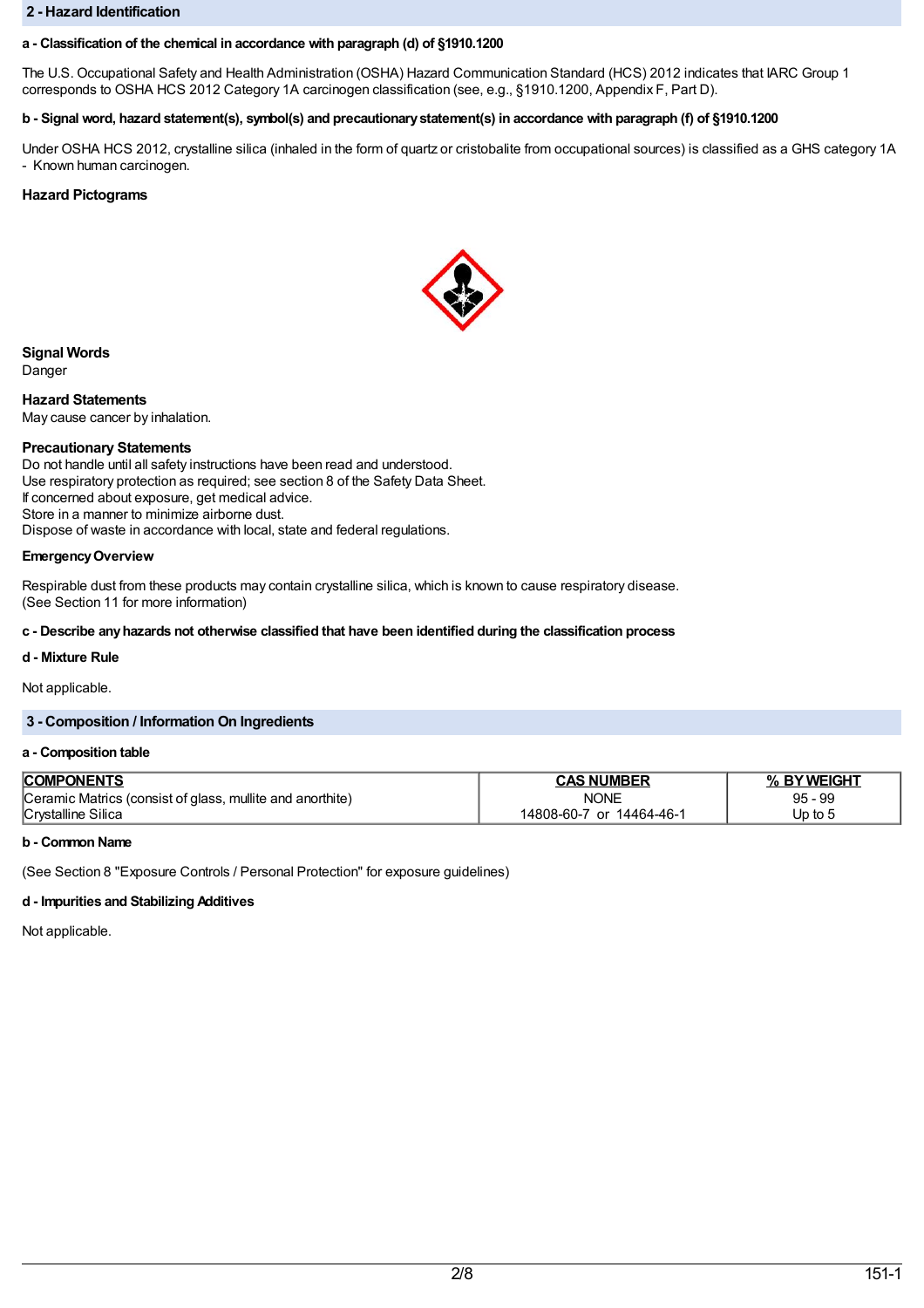### **4 - First-Aid measures**

a - Description of necessary measures, subdivided according to the different routes of exposure, i.e., inhalation, skin and eye contact, and **ingestion**

# **Eyes**

Flush with large amounts of water for at least 15 minutes. Do not rub eyes.

# **Skin**

Wash affected area gently with soap and water. Skin cream or lotion after washing may be helpful.

# **RespiratoryTract**

Remove affected person to dust free location. See Section 8 for additional measures to reduce or eliminate exposure.

# **Gastrointestinal**

Unlikely route of exposure.

# **c - Indication of immediate medical attention and special treatment needed, if necessary**

**5 - Fire-fighting measures**

# **a - Suitable (and unsuitable) extinguishing media and**

Use extinguishing media suitable for type of surrounding fire

# **c - Special Protective Equipment and Precautions for Firefighters**

NFPA Codes: Flammability: 0 Health: 1 Reactivity: 0 Special: 0

# **b - Specific hazards arising fromthe chemical (e.g., nature of anyhazardous combustion products):**

None

# **6 - Accidental Release Measures**

# **a - Personal precautions, protective equipment, and emergencyprocedures**

Avoid creating airborne dust. Follow routine housekeeping procedures. Vacuum only with HEPA filtered equipment. If sweeping is necessary, use a dust suppressant and place material in closed containers. Do not use compressed air for clean-up. Personnel should wear gloves, goggles and approved respirator.

### **b - Methods and materials for containment and cleaning up**

Pick up large pieces and dispose in a closed container. Follow precaution stated in above section for clean up.

# **7 - Handling and storage**

### **a - Precautions for safe handling**

Limit the use of power tools unless in conjunction with local exhaust. Use hand tools whenever possible. Frequently clean the work area with HEPA filtered vacuum or wet sweeping to minimize the accumulation of debris. Do not use compressed air for clean-up.

### **b - Conditions for safe storage, including anyincompatibilities**

Store in a manner to minimize airborne dust.

### **c - emptycontainers**

Product packaging may contain residue. Do not reuse.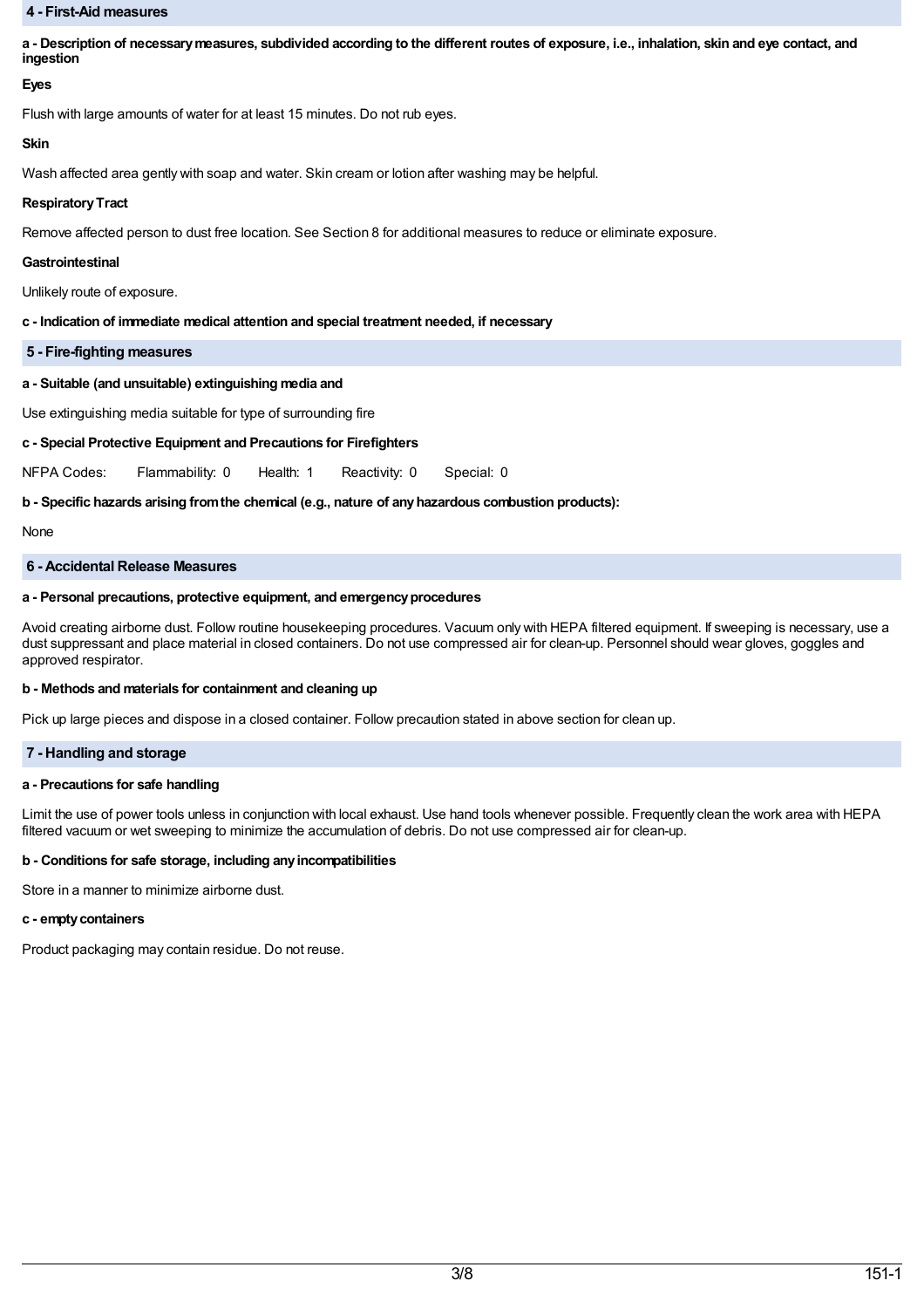# **8 - Risk Management Measures / Exposures Controls / Personal Protection**

a - OSHA permissible exposure limit (PEL), American Conference of Governmental Industrial Hygienists (ACGIH) Threshold Limit Value (TLV), and any other exposure limit used or recommended by the chemical manufacturer, importer, or employer preparing the safety data sheet, where **available**

| <b>EXPOSURE GUIDELINES</b>                                                                                                                                                                                                                                                                                                                                                                                                                                                                                                            |                              |                                                     |                                     |
|---------------------------------------------------------------------------------------------------------------------------------------------------------------------------------------------------------------------------------------------------------------------------------------------------------------------------------------------------------------------------------------------------------------------------------------------------------------------------------------------------------------------------------------|------------------------------|-----------------------------------------------------|-------------------------------------|
| <b>MAJOR COMPONENT</b>                                                                                                                                                                                                                                                                                                                                                                                                                                                                                                                | <b>IOSHA PEL</b>             | <b>ACGIHTLV</b>                                     | <b>MANUFACTURER'S</b><br><b>REG</b> |
| Crystalline Silica                                                                                                                                                                                                                                                                                                                                                                                                                                                                                                                    | $0.05$ mg/m <sup>3</sup> (1) | $0.025$ mg/m <sup>3</sup> (respirable NONE<br>dust) |                                     |
| (1) OSHA new Permissible Exposure Limit (PEL) for respirable crystalline silica is 0.05 mg/m <sup>3</sup> (8-hr                                                                                                                                                                                                                                                                                                                                                                                                                       |                              |                                                     |                                     |
| TWA), an Action Level (AL) of 0.025 mg/m <sup>3</sup> (8-hr TWA), together with associated ancillary requirements<br>listed under General Industry and Maritime Standard (29 CFR 1910.1053) and Construction Standards (29<br>CFR 1910.1153).<br>OTHER OCCUPATIONAL EXPOSURE LEVELS (OEL)                                                                                                                                                                                                                                             |                              |                                                     |                                     |
| Ontario Canda OEL - Silica,Crystalline: Quartz/Tripoli = 0.1 mg/m <sup>3</sup> (R); Cristobalite = 0.05 mg/m <sup>3</sup> (R).<br>Industrial hygiene standards and occupational exposure limits vary between countries and local<br>jurisdictions. Check which exposure levels apply to your facility and comply with local regulations. If no<br>regulatory dust or other standards apply, a qualified industrial hygienist can assist with a specific<br>workplace evaluation including recommendations for respiratory protection. |                              |                                                     |                                     |

# **b - Appropriate Engineering Controls**

Use engineering controls, such as ventilation and dust collection devices, to reduce airborne particulate concentrations to the lowest attainable level.

### **c - Individual protection measures, such as personal protective equipment**

# **PPE - Skin**

Wear full body clothing, gloves, hat, and eye protection as necessary to prevent skin irritation. Washable or disposable clothing may be used. If possible, do not take unwashed work clothing home. If soiled work clothing must be taken home, employers should ensure employees are trained on the best practices to minimize or avoid non-work dust exposure (e.g., vacuum clothes before leaving the work area, wash work clothing separately, rinse washer before washing other household clothes, etc.).

# **PPE - Eye**

As necessary, wear goggles or safety glasses with side shields.

# **PPE – Respiratory**

When it is not possible or feasible to reduce airborne crystalline silica or particulate levels below the appropriate PEL/OEL through engineering controls, or until they are installed, employees are encouraged to use good work practices together with respiratory protection. Before providing respirators to employees (especially negative pressure type), employers should 1) monitor for airborne crystalline silica and/or dust concentrations using appropriate NIOSH analytical methods and select respiratory protection based upon the results of that monitoring , 2) have the workers evaluated by a physician to determine the workers' ability to wear respirators, and 3) implement respiratory protection training programs. Use NIOSHcertified particulate respirators (42 CFR 84), in compliance with OSHA Respiratory Protection Standard 29 CFR 1910.134 and 29 CFR 1926.103, for the particular hazard or airborne concentrations to be encountered in the work environment. For the most current information on respirator selection, contact your supplier.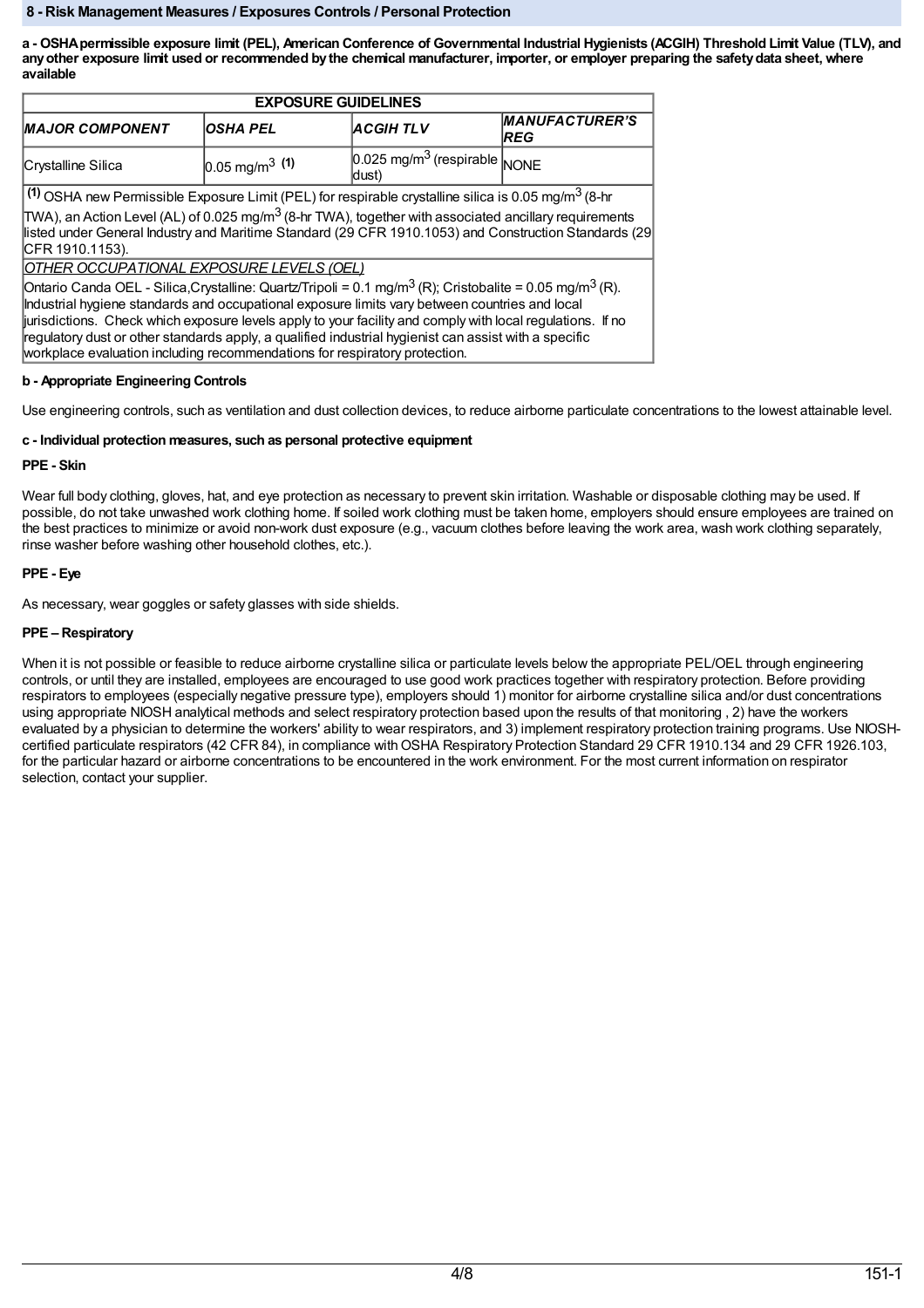# **9 - Physical and chemical properties**

| a - Appearance                                   | Solid Brick or Block                                     |
|--------------------------------------------------|----------------------------------------------------------|
| b -Odor                                          | Not applicable                                           |
| c - Odor Threshold                               | Not applicable                                           |
| e-pH                                             | Not applicable                                           |
| d - Melting Point                                | 2750°F to 3660°F (refer to specific product data sheets) |
| f- Initial Boiling Point/Range                   | Not applicable                                           |
| g-Flashpoint                                     | Not applicable                                           |
| h - Evaporation Rate                             | Not applicable                                           |
| i - Flammability                                 | Not applicable                                           |
| j - Upper/Lower Flammability or Explosive Limits | Not applicable                                           |
| <b>k-VAPOR PRESSURE</b>                          | Not applicable                                           |
| <b>I-VAPOR DENSITY</b>                           | Not applicable                                           |
| m - Solubility                                   | Not soluble in water                                     |
| n - Relative Density                             | Not applicable                                           |
| o - Partition Coefficient: n-Octanol/water       | Not applicable                                           |
| p - Auto-ignition temperature                    | Not applicable                                           |
| q - Decomposition Temperature                    | Not applicable                                           |
| r - Viscosity                                    | Not applicable                                           |

**10 - Stability and Reactivity**

**a - Reactivity**

None.

# **b - Chemical Stability**

This is a stable material.

# **c - Possibilityof Hazardous Reaction**

Will not occur.

# **d - Conditions to Avoid**

None

# **e - Incompatible Materials**

Powerful oxidizers; fluorine, manganese trioxide, oxygen disulfide

# **f - Hazardous decomposition products**

None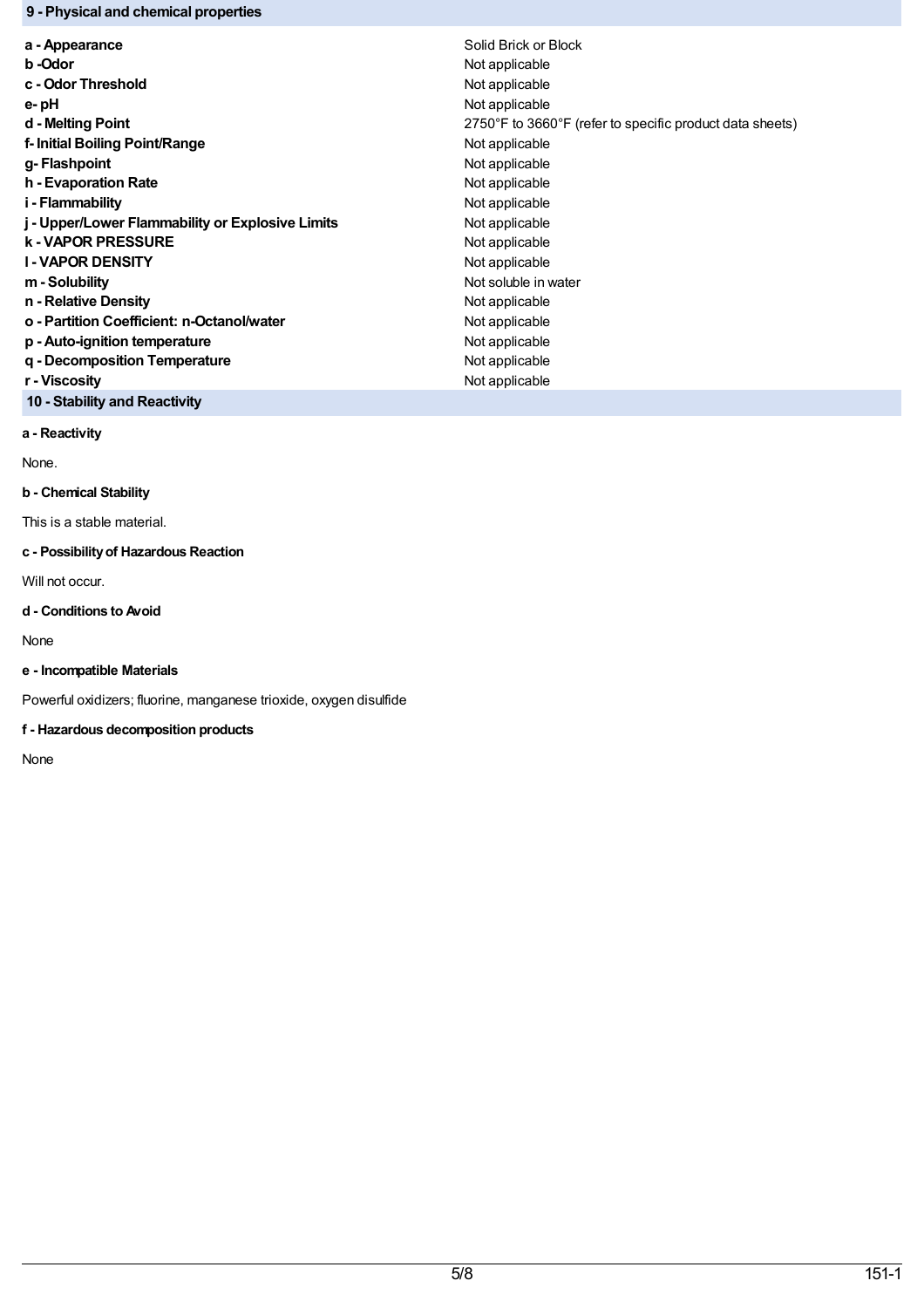# **11 - Toxicological information**

# **a - TOXICOKINETICS, METABOLISM AND DISTRIBUTION**

Dust samples from these products have not been tested. They may contain respirable crystalline silica.

### **b - Acute Toxicity**

### **c - Epidemiology**

No studies have been undertaken on humans exposed to these products in occupational environments.

### Crystalline silica

Exposure to crystalline silica can cause silicosis, and exacerbate pulmonary tuberculosis and bronchitis. IARC (Monograph vol. 68, 1997) concluded that "crystalline silica from occupational sources inhaled in the form of quartz or cristobalite is carcinogenic to humans (Group 1)", and noted that "carcinogenicity in humans was not detected in all industrial circumstances studied" and "may be dependent on inherent characteristics of the crystalline silica or on external factors affecting its biological activity".

### **d - Toxicology**

Crystalline silica

Some samples of crystalline silica administered to rats by inhalation and intratracheal instillation have caused fibrosis and lung cancer. Mice and hamsters, similarly exposed, develop inflammatory disease including fibrosis but no lung cancer.

#### **International Agency for Research on Cancer and National Toxicology Program**

IARC, in 1997, Monograph v.68, classified crystalline silica inhaled in the form of quartz or cristobalite from occupational sources is carcinogenic to human (group 1).

The Ninth Annual Report on Carcinogens (2000), prepared by the National Toxicology Program (NTP), classified silica, crystalline (respirable size), as a substance known to be a human carcinogen.

# **12 - Ecological information**

### **a - Ecotoxicity(aquatic and terrestrial, where available)**

These products are not reported to have any ecotoxicity effects.

#### **c - Bioaccumulative potential**

No information for the product.

### **d - Mobilityin soil**

No information for the product.

### **e - Other adverse effects (such as hazardous to the ozone layer**

No information available for the product.

### **13 - Disposal Considerations**

### **Waste Management and Disposal**

To prevent waste materials from becoming airborne during waste storage, transportation and disposal, a covered container or plastic bagging is recommended.

### **Additional information**

This product, as manufactured, is not classified as a listed or characteristic hazardous waste according to U. S. Federal regulations (40 CFR 261). Any processing, use, alteration or chemical additions to the product, as purchased, may alter the disposal requirements. Under U. S. Federal regulations, it is the waste generator's responsibility to properly characterize a waste material, to determine if it is a "hazardous" waste. Check local, regional, state or provincial regulations to identify all applicable disposal requirements.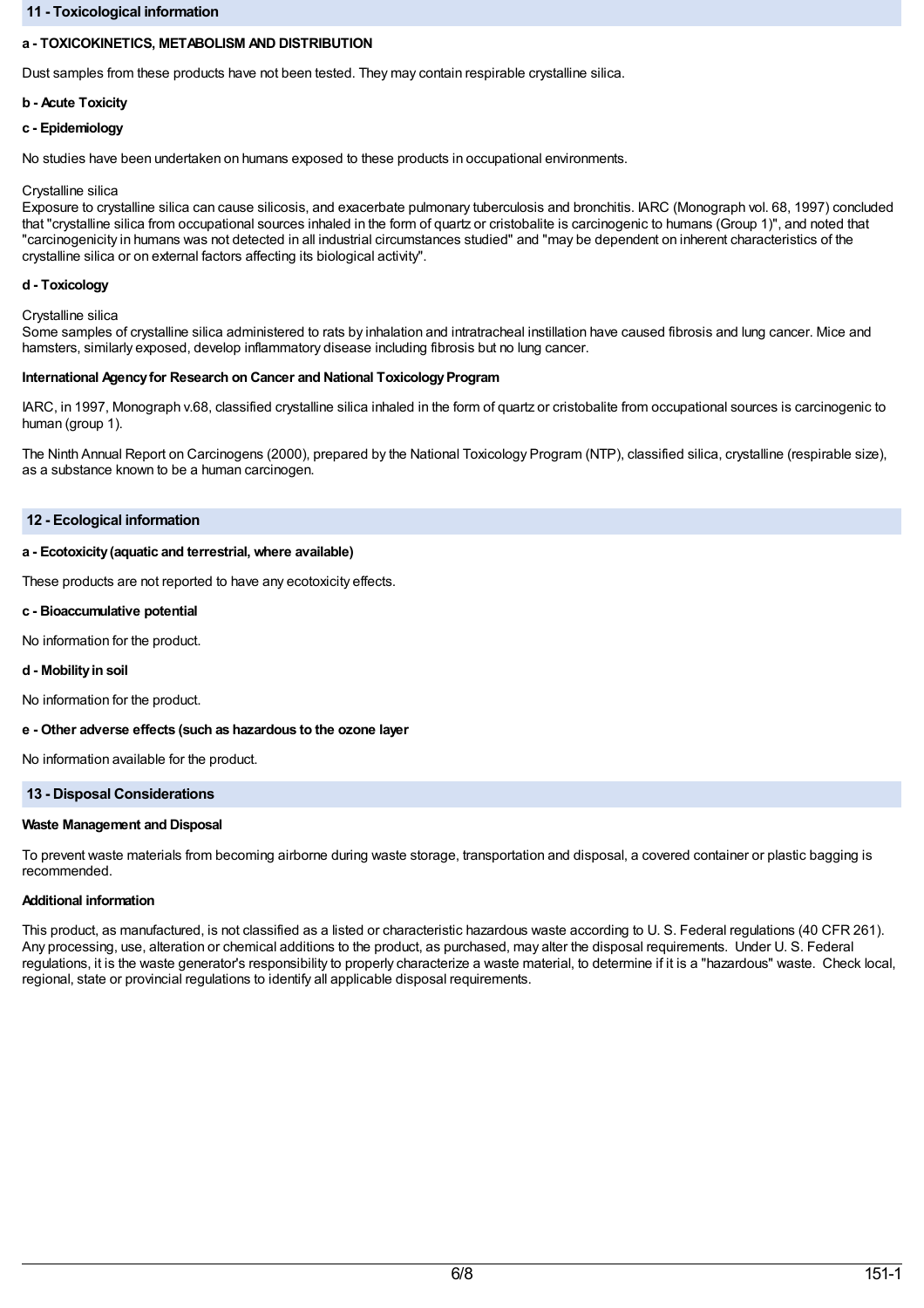# **14 - Transport information**

#### **a - UN number.**

Hazard Class: Not Regulated United Nations (UN) Number: Not Applicable Labels: Not Applicable North America (NA) Number: Not Applicable Placards: Not Applicable Bill of Lading: Product Name

#### **b - UN proper shipping name**

Not applicable.

**c - Transport hazard class(es)**

Not applicable.

**d - Packing group, if applicable**

Not applicable.

**e - Environmental hazards (e.g., Marine pollutant (Yes/No))**

No.

**f - Transport in bulk (according to Annex II of MARPOL 73/78 and the IBC Code)**

Not regulated.

g - Special precautions which a user needs to be aware of, or needs to comply with, in connection with transport or conveyance either within or **outside their premises**

Not applicable.

# **International**

**INTERNATIONAL** Canadian TDG Hazard Class & PIN: Not regulated Not classified as dangerous goods under ADR (road), RID (train), IATA (air) or IMDG (ship).

# **15 - Regulatory information**

### **15.1 - United States Regulations**

# **UNITED STATES REGULATIONS**

**SARATitle III:**This product does not contain any substances reportable under Sections 302, 304, 313 (40 CFR 372). Sections 311 and 312 apply.

**OSHA:** Comply with Hazard Communication Standards 29 CFR 1910.1200 and 29 CFR 1926.59 and Respiratory Protection Standards 29 CFR 1910.134 and 29 CFR 1926.103.

**TSCA:** All substances contained in this product are listed in the TSCA Chemical Inventory

**California:** "Silica, crystalline (airborne particles of respirable size)" is listed in Proposition 65, The Safe Drinking Water and Toxic Enforcement Act of 1986 as a chemical known to the State of California to cause cancer.

**Other States:**Crystalline silica products are not known to be regulated by states other than California; however, state and local OSHA and EPA regulations may apply to these products. Contact your local agency if in doubt.

### **15.2 - International Regulations**

# **INTERNATIONAL REGULATIONS**

**Canadian WHMIS:** Class D-2A Materials Causing Other Toxic Effects **Canadian EPA:**All substances in this product are listed, as required, on the Domestic Substance List (DSL).